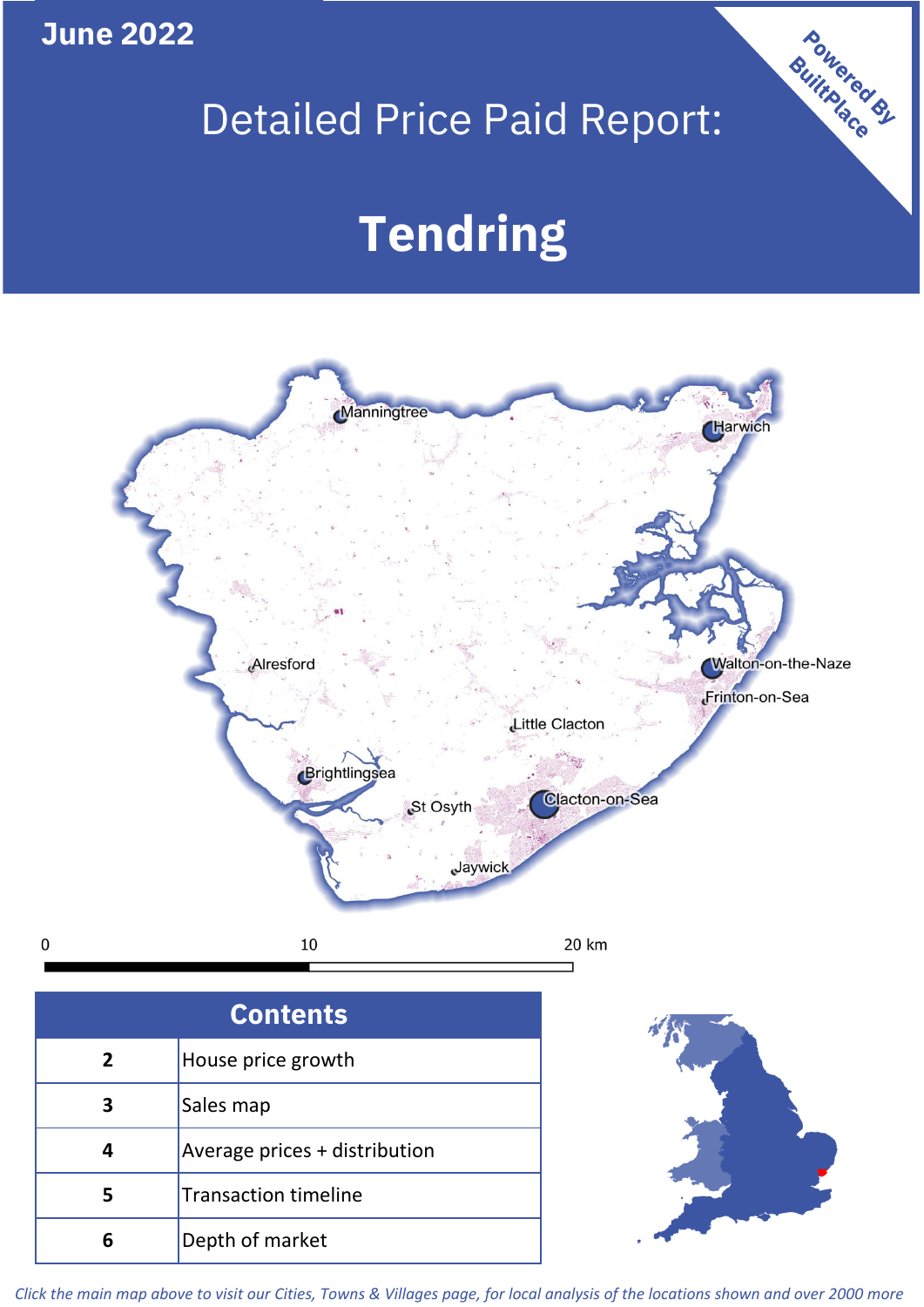## **Headline Data**

|                     | <b>Current level</b> | 3 month  | <b>Annual</b> | 5 year  | 10 year |
|---------------------|----------------------|----------|---------------|---------|---------|
| <b>House prices</b> | £266,617             | 3.6%     | 13.0%         | 28.3%   | 70.1%   |
| <b>Transactions</b> | 3,165                | $-13.9%$ | 11.7%         | $-2.4%$ | 48.5%   |

## **House Price Growth (April 2022 data)**

#### *Annual Change in House Prices*



House prices in Tendring grew by 13.0% in the 12 months to April 2022 (based on 3-month smoothed data). By comparison national house prices grew by 10.7% and prices in the East of England grew by 11.6% over the same period.

Tendring house prices are now 46.5% above their previous peak in 2007, compared to +64.9% for the East of England and +52.9% across England.



### *Year-To-Date Change in House Prices, December to April*

Local prices have grown by 5.6% in 2022 so far, compared to growth of 2.6% over the same period last year.

### *Source: OS OpenData; UK House Price Index (Contains HM Land Registry data © Crown copyright)*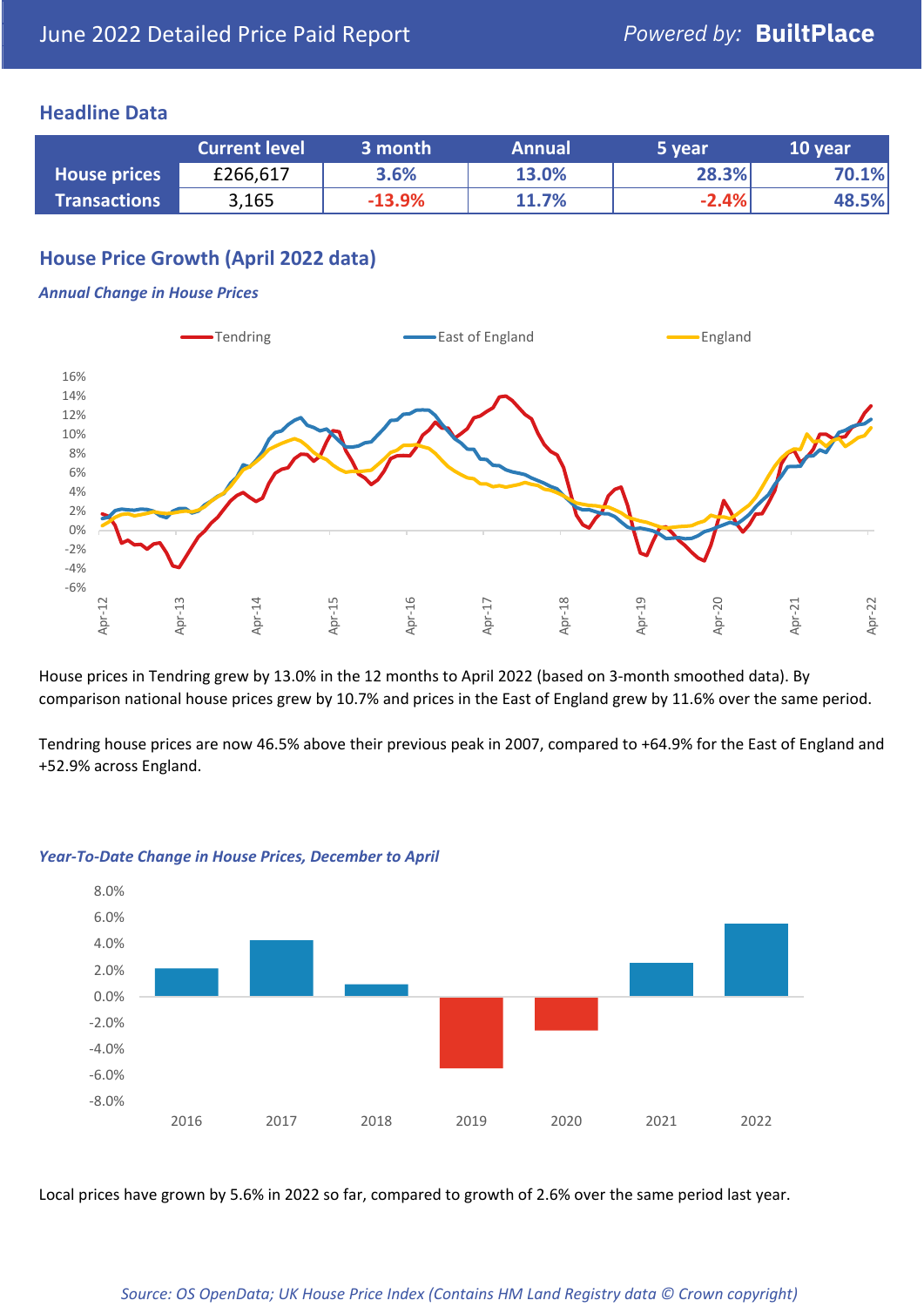## **House Price Map**

## *12 months to April 2022*



*Each point is one postcode, coloured by the average value relative to all sales in this local authority (price bands are LA-specific quintiles).*

## **Map Key**

| Min      | <b>Max</b> |                            |
|----------|------------|----------------------------|
| Up to    | £177,000   | 1st quintile / lowest 20%  |
| £177,000 | £229,000   | 2nd quintile               |
| £229,000 | £274,000   | 3rd quintile               |
| £274,000 | £347,000   | 4th quintile               |
| £347,000 | and over   | 5th quintile / highest 20% |

#### *Source: OS OpenData; UK House Price Index (Contains HM Land Registry data © Crown copyright)*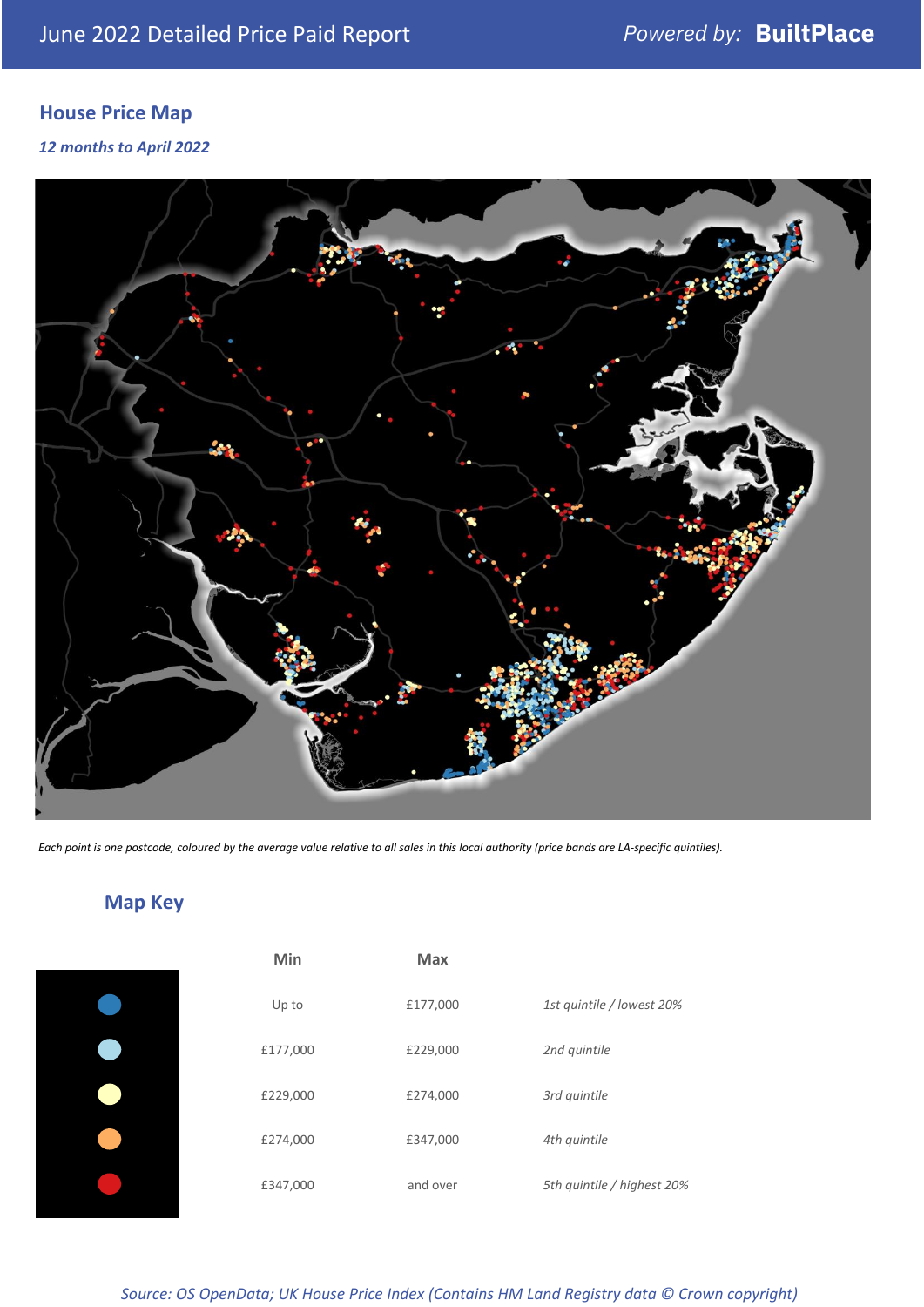## **Average House Price by Property Type**

## *12 months to April 2022*



|                 | <b>New</b> | <b>Second hand</b> |  |
|-----------------|------------|--------------------|--|
| <b>Flat</b>     | £234,850   | £162,430           |  |
| <b>Terraced</b> | £269,200   | £211,421           |  |
| Semi-detached   | £302,609   | £249,844           |  |
| <b>Detached</b> | £391,956   | £350,781           |  |

## **House Price Distribution by Year**

*All properties, by price band and calendar year (2020 = year to date)*

|                    | 1997 | 2002 | 2007 | 2012 | 2017 | 2019 | 2020 |
|--------------------|------|------|------|------|------|------|------|
| <b>Under £100k</b> | 94%  | 48%  | 9%   | 13%  | 6%   | 4%   | 4%   |
| £100-200k          | 5%   | 45%  | 61%  | 64%  | 36%  | 24%  | 24%  |
| E200-300k          | 1%   | 5%   | 24%  | 17%  | 36%  | 40%  | 43%  |
| £300-400k          | 0%   | 1%   | 4%   | 4%   | 13%  | 19%  | 18%  |
| £400-500k          | 0%   | 0%   | 2%   | 1%   | 4%   | 7%   | 7%   |
| <b>£500k-1m</b>    | 0%   | 0%   | 1%   | 1%   | 3%   | 6%   | 5%   |
| £1-2m              | 0%   | 0%   | 0%   | 0%   | 0%   | 0%   | 0%   |
| <b>Over £2m</b>    | 0%   | 0%   | 0%   | 0%   | 0%   | 0%   | 0%   |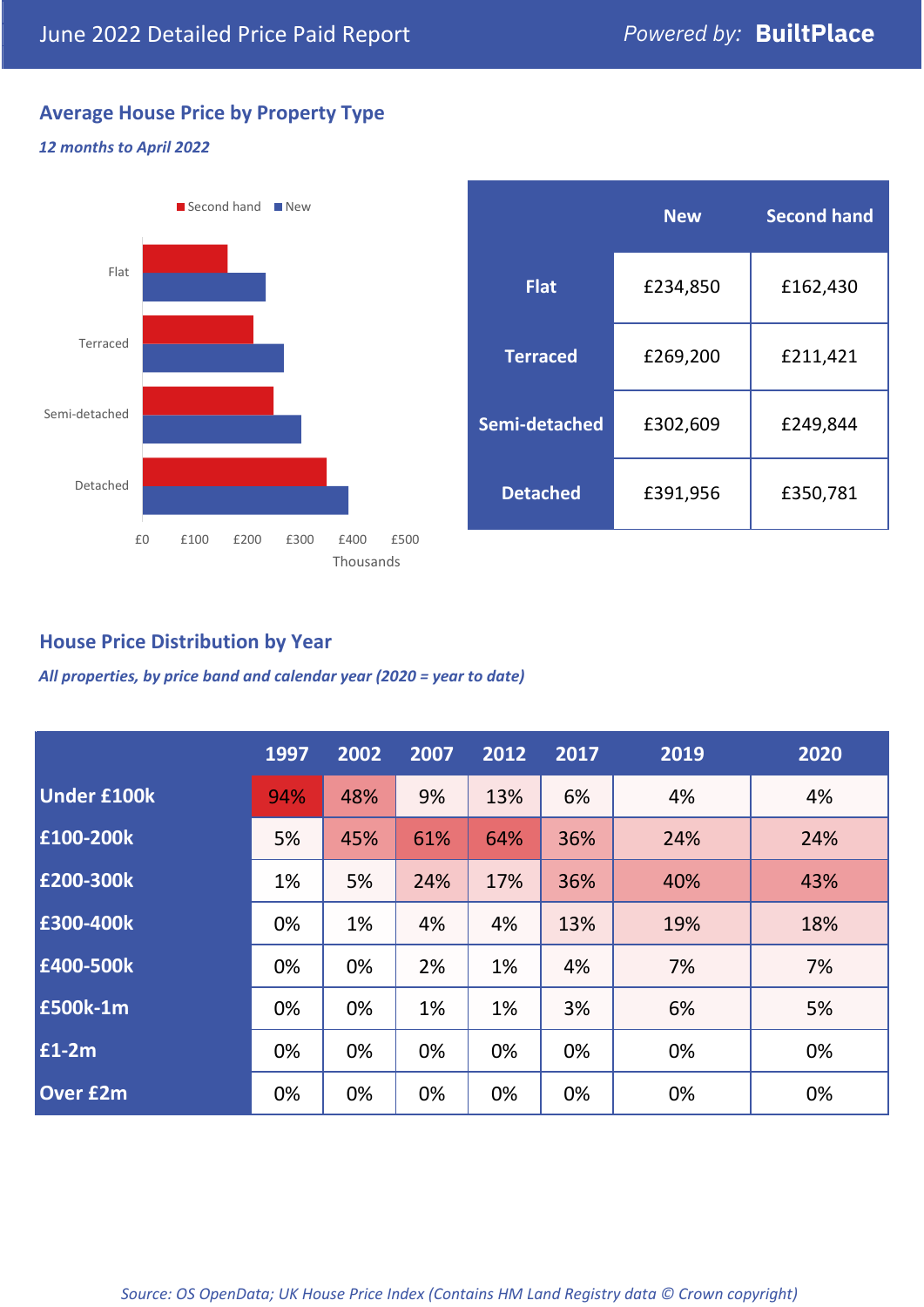## **Transactions (February 2022 data)**

*Annual Transactions, Indexed (2001-05 average = 100)*



There were 3,165 transactions in Tendring during the 12 months to February 2022. This is 80% of the average from 2001- 05 and suggests activity is below pre-downturn levels.

Transactions in Tendring have fallen by 5.7% since 2014, compared to changes of -11.5% for East of England and -7.7% for England.



#### *Cash and New Build Sales as % of Total, by Year*

*Note: The data on this page EXCLUDES transactions identified as transfers under a power of sale/repossessions, buy-to-lets (where they can be identified by a mortgage), and transfers to non-private individuals - i.e. it comprises only Land Registry 'A' data.*